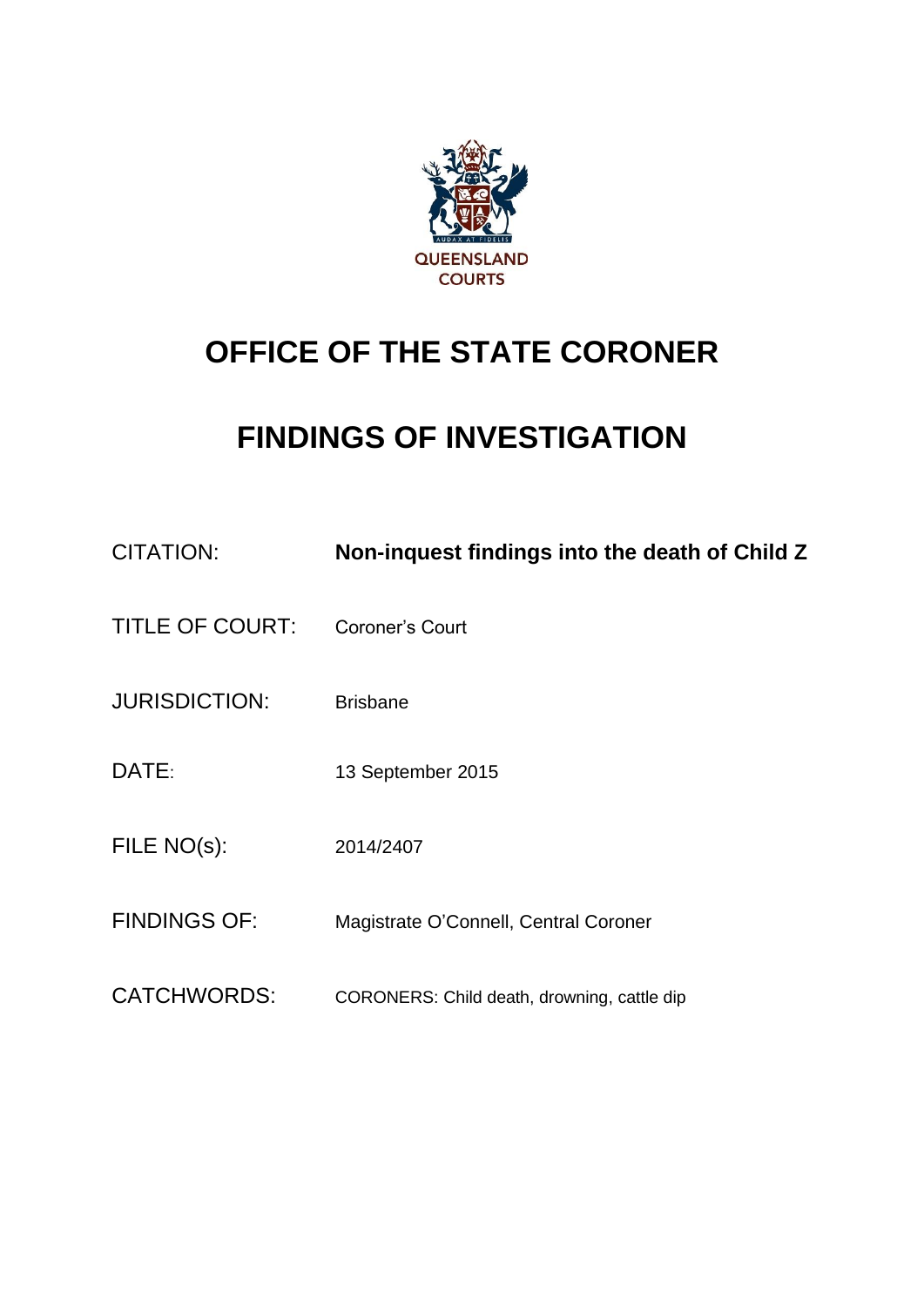- 1. On a cattle property located in Central Queensland, a happy young boy aged just 2 years and 5 months, who I simply call child Z, tragically wandered away from the fenced house yard where he had been playing, and was later found deceased in a cattle dip then full of product. There was nothing at all suspicious about the tragic death of child Z, but the circumstances are important to recognise for just what dangers can be presented to an adventurous young boy.
- 2. His parents have agreed<sup>1</sup> to my publishing these de-identified<sup>2</sup> coronial findings in the hope that greater awareness will prevent such a tragedy occurring to other parents. I am grateful that his parents allow me to publish these coronial findings.

#### Background

- 3. Child Z was just 2 years and 5 months of age and, by all accounts, a very happy, healthy, and no doubt, adventurous young boy. He lived on a cattle property in the Central Queensland region with his parents. Tragically in mid-2014 he simply wandered away from the house yard to a cattle dip some 400 metres away where he was found, immersed and unresponsive.
- 4. At the house yard there was established a very well-kept lawn and gardens together with ample play equipment on which a child could be entertained for hours. The yard was fenced but like nearly every fenced yard around a house it was possible for a young boy to make his way outside the fenced area.
- 5. On this day his parents were busy undertaking the usual tasks that occur daily on a cattle property. The father, together with their older child, left the house shortly after breakfast and went to a neighbouring property. The mother was then busy attending to some domestic cleaning duties around the house whilst child Z happily played in the house. The mother checked on him regularly whilst she undertook her activities. Just before midday she saw him playing under the stairs at the side of the house with one of his toy trucks. She then set about vacuuming a room nearby which activity in itself created noise, so she was unable to hear her son playing just outside. After a short while, merely a matter of minutes, she finished the vacuuming task and went to check on her son. She called out to him but there was no response. She then searched around the yard where he had been seen playing, but could not locate him. She then searched rooms nearby in the house, then the shed nearest the house, and finally the larger hay shed nearby. Not finding him she went back to the house and re-checked through the house again. When she could not locate him she thought that he may have wandered away from the house yard looking for his father, which he had done on previous occasions. Accordingly, with the use of a quad bike, she commenced looking in places where he may be. She checked water troughs along the fence lines, and then went to the cattle yards and dip which are about 400 metres from the house and along an unformed dirt road. Once at the cattle dip she saw her son floating on the surface of the

**.** 

 $1$  A requirement under s. 46A (2)(a) Coroners Act, and I am grateful that the parents see the merit in permitting de-identified findings to be published

<sup>&</sup>lt;sup>2</sup> publication of coroner's findings without an inquest is permitted under s. 46A(2) Coroners Act. De-identified findings have been utilised so as to protect the parents, and the location of the property, from any unmeritorious scrutiny, and to preserve the dignity of the memory of the child. No doubt any media reporting of these findings will be conducted with the sensitivity the circumstances deserve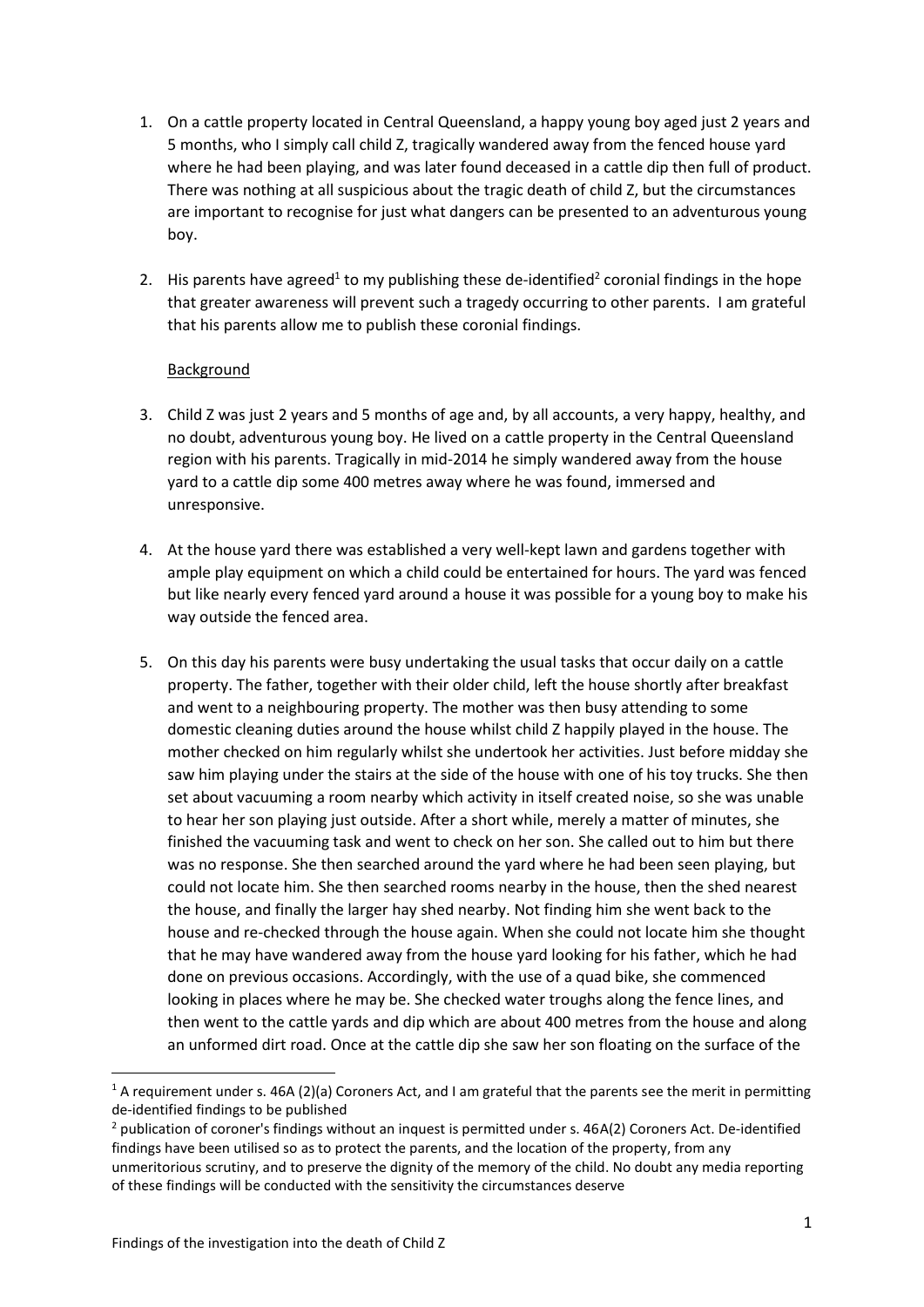full dip. He was not moving. She immediately entered the dip, retrieved her son, commenced efforts at resuscitation at the scene, before driving back at speed to the house to call 000. She continued resuscitation with the assistance of instructions from the emergency services operator, whilst an ambulance was proceeding to the cattle property located a little way outside the nearby town. Ambulance officers arrived after about 15 minutes and took over efforts at resuscitation. Tragically, child Z was unable to be revived and was declared passed away.

#### Police enquiries

- 6. In accordance with protocol the police attended the property and commenced investigations and made enquiries. The police very quickly established that the incident was nothing other than a tragic accident but it was necessary that the circumstances were investigated, established, and documented, so if possible the tragic outcome could be avoided in the future.
- 7. The police investigation established that the house at the property was very well-kept and there was numerous areas and locations at the property where a child could safely play. The house yard was very well-established and again presented with many safe options<sup>3</sup> where a child could safely play and spend the day. Outside the fenced yard there was sparse native grass, it was dry, and nothing about that area made it at all attractive to a young child, especially one without shoes.
- 8. The police established that the cattle yards and dip were located about 400 metres from the house. Due to the topography and native trees in the area it was not readily able to be seen from the house yard. There was an unformed dirt road from near the house leading towards the cattle yards. Upon very close inspection of the road's dirt surface the police were able to locate very small footprints consistent with child Z having walked along that road, without shoes. There was no evidence to suggest that child Z had walked there with any other person, or a pet such as a dog, so it was not thought that he followed an animal to the cattle yards. The child also had to negotiate over a metal cattle grid along this road. Information to the police is that child Z had visited the yards previously (as would readily be expected) so it is possible that even though he was of a young age he may have realised that the cattle yards were a location where he had previously been with his father, mother, and older sibling.
- 9. At the cattle yards there were a series of pens in which the cattle were worked and there was also a cattle dip of a capacity of approximately 16,000 litres. The dip was filled with water with a chemical ratio were 500 g of Amatik<sup>4</sup> powder to 700 litres of water plus a bag of Lime for each bag of Amatik powder. There is nothing at all unusual about the contents of the dip, the only important factor is that it was a body of water in which a young child could drown. By necessity a cattle dip needs to be sturdy enough to withstand the rigours of

**.** 

<sup>&</sup>lt;sup>3</sup> In fact there were numerous playground equipment items, swings, etc, similar to what is found at a schoolyard

<sup>&</sup>lt;sup>4</sup> This is a product name. The product itself played no casual factor in the child's passing, and histology and toxicology were negative for this product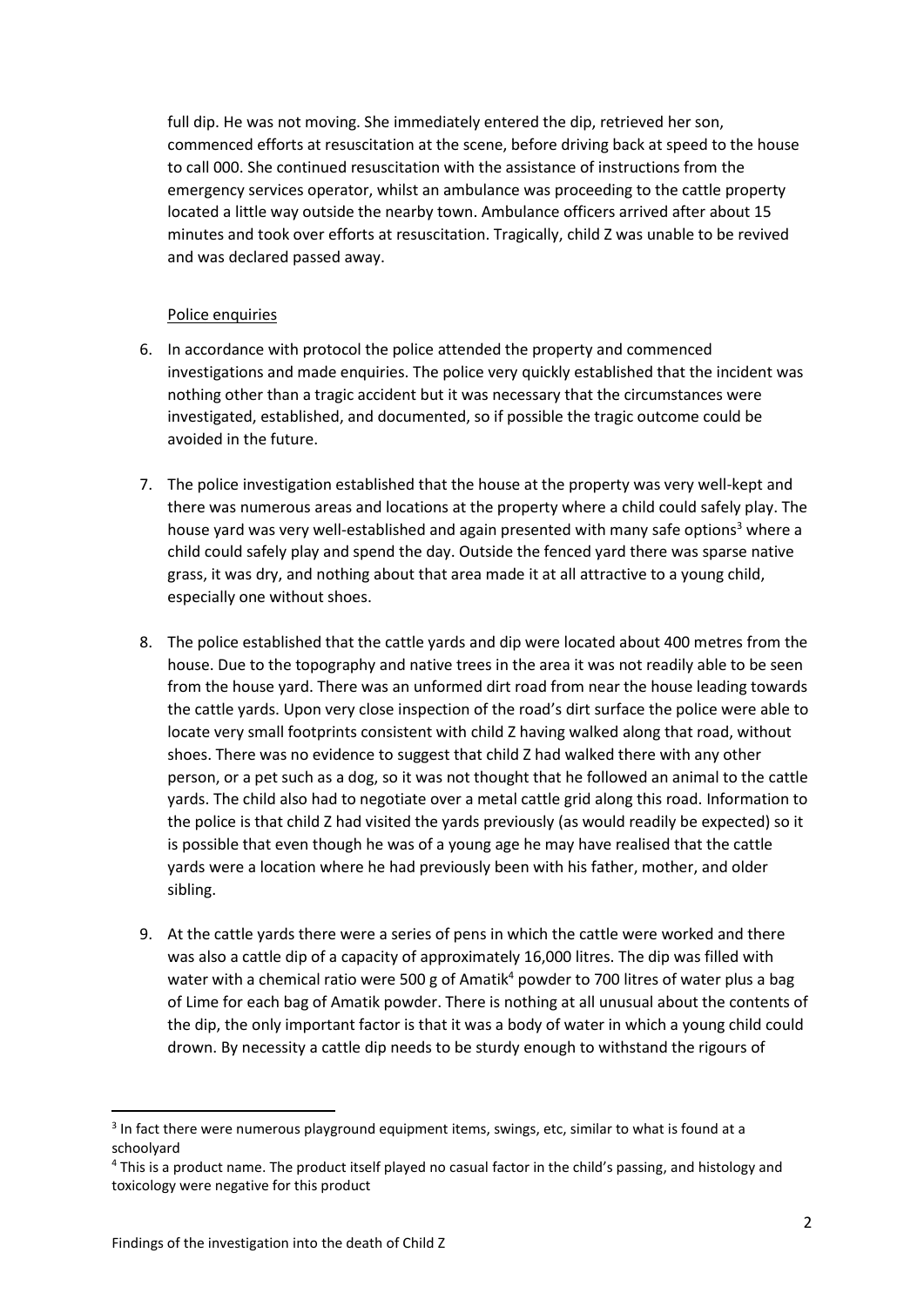working cattle, where beasts regularly could be over 1000 kg<sup>5</sup>. Accordingly the concrete based dip had rails above it made of steel, of a strength to withstand the actions of cattle being worked. One must always remember that cattle yards and a dip are designed for the working of cattle, accordingly it is designed in a way to minimise injury to the beasts and allow the escape of persons working the cattle, if need be. Accordingly it has rails aligned longitudinally, with significant gaps or spacings between the rails. The dip was being kept full as it had been used in March and April, just months before, and was being kept full because it was being used regularly to dip a further cattle at infrequent intervals. I have no criticism of this whatsoever.

- 10. The design of this cattle yards, and the dip, are very typical of those found at many cattle properties throughout Central Queensland. There were no unusual features, or omissions, which made the dip unsafe or unusual in any way. It must always be remembered that this is a working cattle yards and dip, which is quite distinct from the circumstances surrounding a swimming pool. The nature and use of a cattle dip makes them unsuitable for any type of fencing used at a swimming pool to prevent drowning by a child.
- 11. It is not practical that any recommendation to be made to somehow 'childproof' a cattle dip in the way that the laws relating to swimming pools require childproof fencing. Cattle dips, by their nature, are generally located well away from any residential premises, as was this dip, but also cattle yards need to be designed in a way where persons working the cattle can quickly escape through the fence if required. They are not conducive to vertical railings with spacing in close proximity, just 100 mm as swimming pool fences are, so as to prevent climbing points for young children.

#### Practical solution

- 12. Perhaps a practical way that a cattle dip of this nature could be made safer would be for the actual dip section to have mesh on its' sides, with mesh gates at each end, so they may be 'closed off' when the dip is not in use. An example from another property is reproduced in attachment 'A'. Dips are usually concrete sided but cattle can need to be 'worked' through the dip by workers leaning in from above if need be, so they can be difficult to fully enclosed. Mesh<sup>6</sup> does provide a climbing point for small children, but is more beneficial as a barrier than nothing. By no means do I profess that this is the only solution, and encasing in mesh fencing is preferable, rather it is a measure which lessens the risk and is better than no barrier at all.
- 13. Since all dips are different in their actual design and construction there is no universal method which could be mandated to provide adequate protection. Persons who run cattle properties, in my experience I have found, tend to be very practical, in some cases ingenious, people when it comes to workable solutions to problems. Additional regulation of this issue<sup>7</sup> does not present to me as the answer, rather I hope to highlight the potential

**.** 

<sup>&</sup>lt;sup>5</sup> In good condition steers regular weigh around 600kg, whilst bulls may weigh over 1000kg

<sup>6</sup> Due to its cross hatched construction

<sup>&</sup>lt;sup>7</sup> and working cattle properties present many drowning risks to a two-year-old child, from dams, creeks, rivers, cattle dips, and water troughs. Clearly these risks can never be completely eliminated (how can a dam or river ever be completely fenced off?). In a practical way the best that can be strived for is that the risks be lessened until young children develop water safety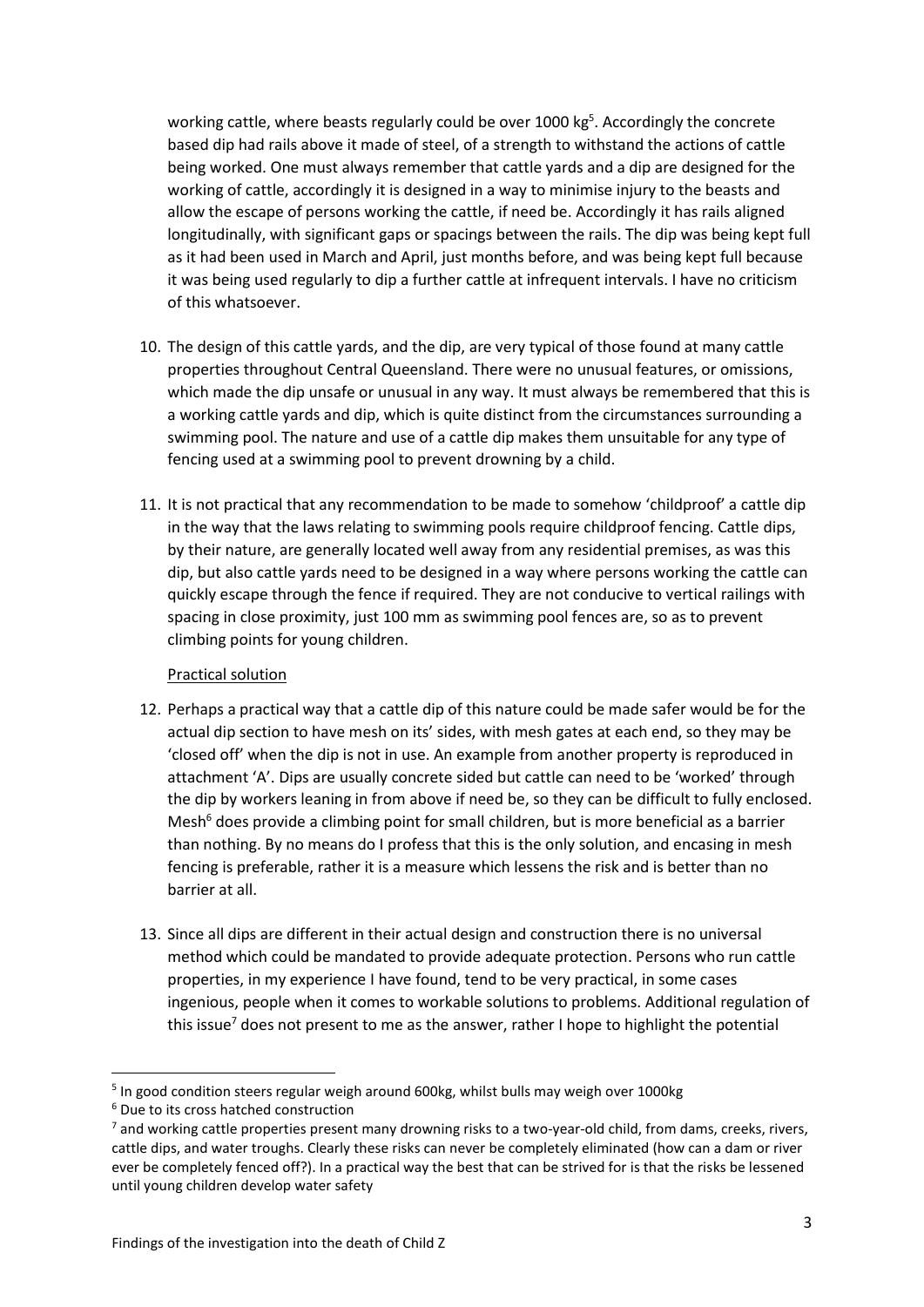issue to cattle property owners who can then consider what are appropriate practical steps to take to lessen the risk when they have young children on that property.

- 14. Certain formal findings are required by the *Coroners Act*. Accordingly, in the circumstances, I find that the person who died was child  $Z^8$ , they died due to their own curiosity and an inability to swim, they died on a certain date in 2014<sup>9</sup>, and at a certain rural place<sup>10</sup> in Queensland, and that they died due to drowning $^{11}$ .
- 15. It is hoped that through the tragic circumstances of the death of child Z that families of young children identify potential drowning risks and take whatever practical safeguards can reasonably be made. Of course all parents will be vigilant regarding their children's whereabouts, but I also trust that parents of young children on properties encourage, develop, and further each child's water safety and competency starting from a very young age.
- 16. I trust that representative bodies of primary producers highlight to their members, and the wider rural community, this message in an appropriate way<sup>12</sup>.

#### **Magistrate O'Connell**

Central Coroner

 $\overline{a}$ 

13 September 2015

<sup>&</sup>lt;sup>8</sup> the child's name is suppressed in these published findings due to de-identification purposes

<sup>&</sup>lt;sup>9</sup> the actual date is suppressed in these published findings due to de-identification purposes

 $10$  the actual place is suppressed in these published findings due to de-identification purposes

 $11$  the matters stated in this paragraph of the findings are necessary to state so as to comply with s. 45 (2)

Coroners Act. Incidentally the chemicals contained in the dip played no part in the child's death  $12$  keeping in mind appropriate sensitivity to the parents, and the extended family, of child Z, whilst maintaining the important message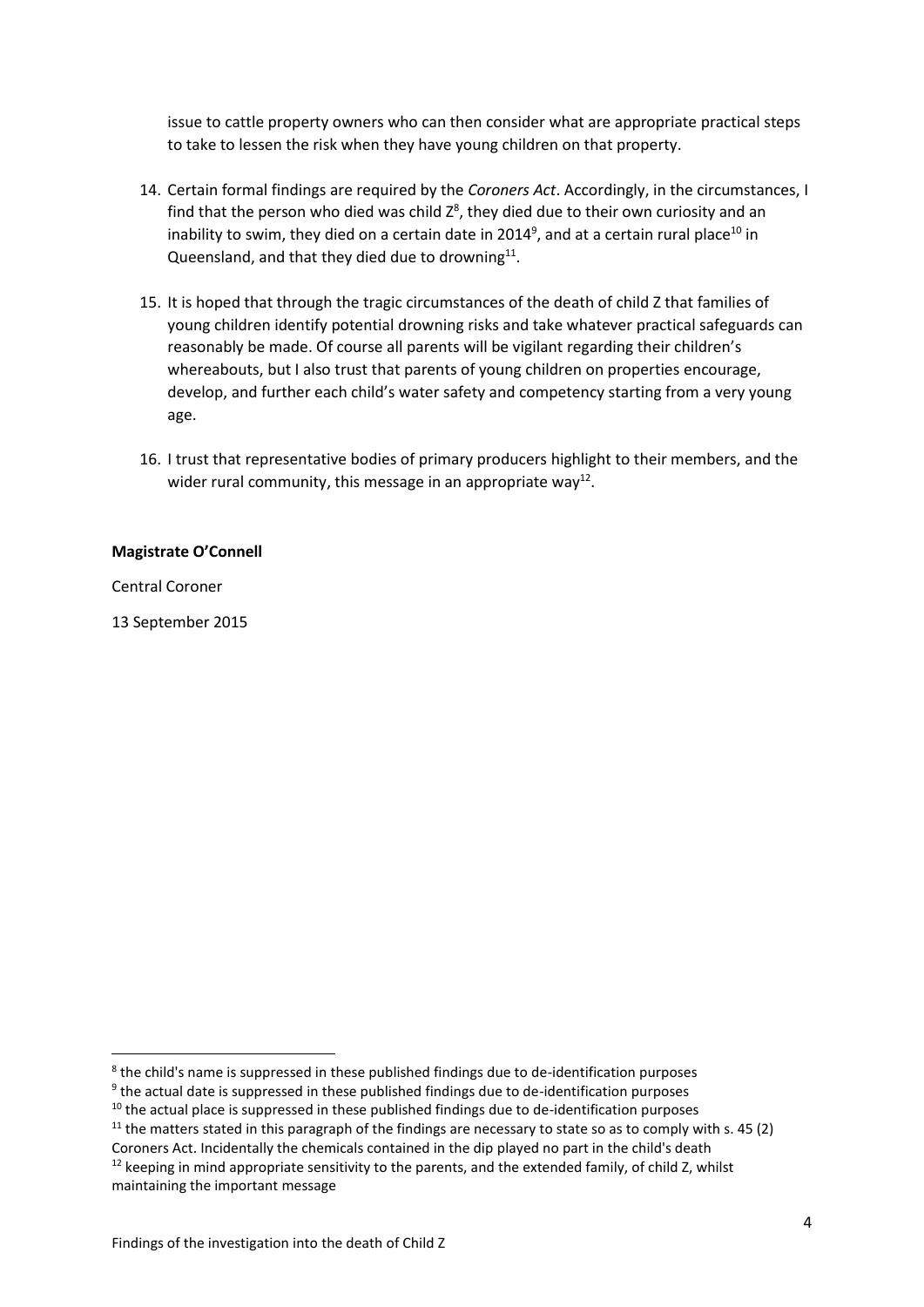### **Attachment A**

### Photos of a mesh enclosed cattle dip